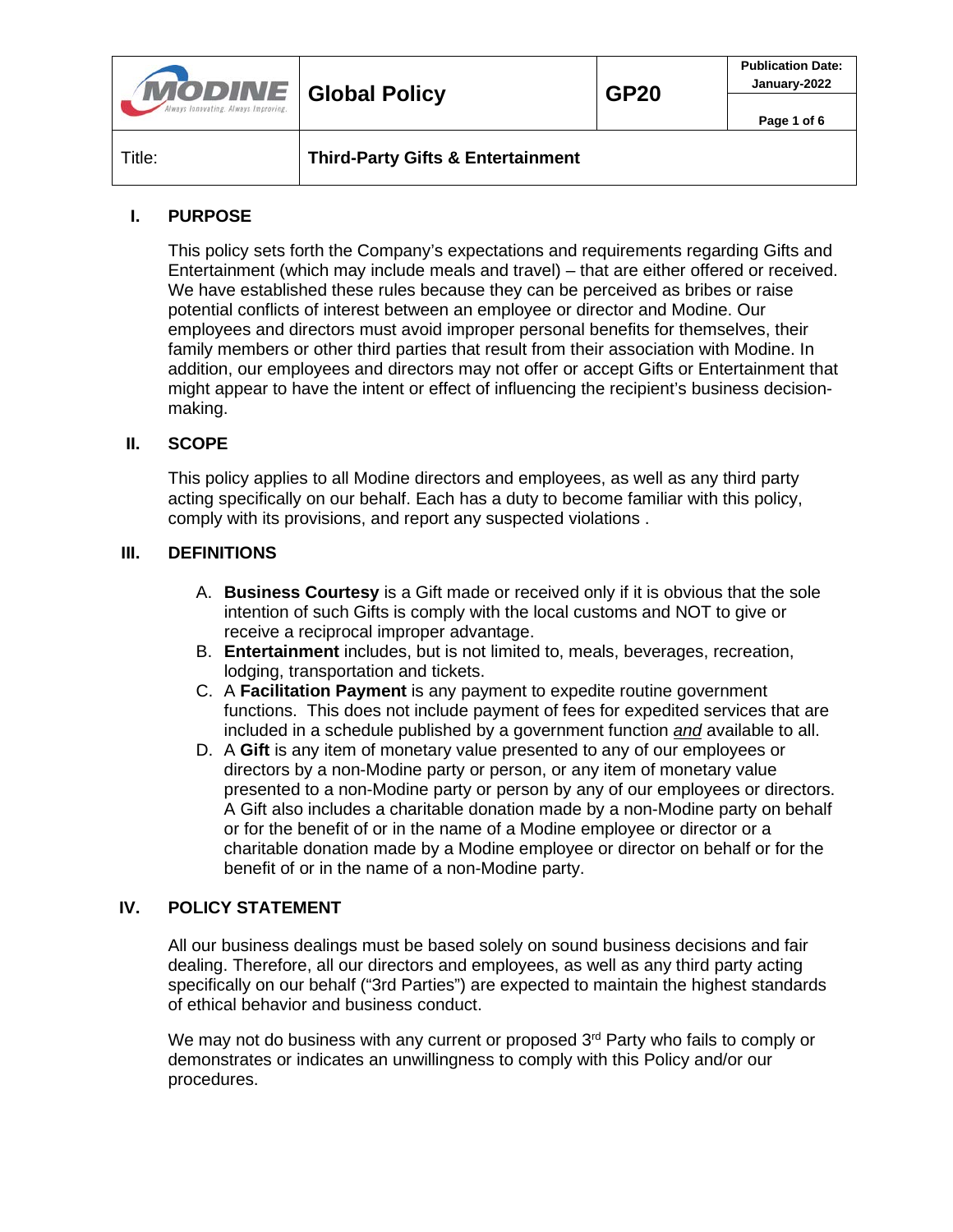| <b>MODINE</b> Global Policy<br>Always Innovating, Always Improving, |                                              | <b>GP20</b> | <b>Publication Date:</b><br>January-2022 |
|---------------------------------------------------------------------|----------------------------------------------|-------------|------------------------------------------|
|                                                                     |                                              |             | Page 2 of 6                              |
| Title:                                                              | <b>Third-Party Gifts &amp; Entertainment</b> |             |                                          |

# **A. Usually Acceptable**

As a general rule, Gifts and Entertainment should never be requested. Unsolicited Gifts and Entertainment are generally acceptable so long as the value is truly trivial or nominal, the frequency is not excessive, and there are no circumstances that could lead a reasonable person to believe the Gift or Entertainment is being provided to influence judgment. The following generally fall into the "acceptable" category:

- Occasional meals of reasonable expense between a Modine employee or director and a Modine business partner.
- Ordinary sports, theatre and other cultural events with a specific business purpose, so long as a Modine employee or director and a Modine business partner are present.
- Trivial promotional items bearing the logo or other insignia of Modine or a Modine business partner (e.g. caps; golf balls; mugs or cups; pens).
- Small Gifts of food (e.g. chocolates), flowers or plants given at or around a recognized holiday or a recognized special event.
- Other Gifts of trivial or nominal value that are consistent with local norms or customs.

As our Code of Conduct states: "**Remember**: What is considered trivial or nominal in one part of the world or in a particular circumstance might be considered significant in another. We must assess each situation separately before acting."

*\*\* Even usually acceptable Gifts and Entertainment may require prior approval. See Section C, below. \*\**

# **B. Always Prohibited**

Some types of Gifts and Entertainment are simply wrong, either in fact or in appearance, such that they are never permissible. No one can approve these. No offer, Gift, Entertainment or anything of value may be given if it is:

- Clearly given to influence judgment, whether because of type or value.
- Illegal or likely would result in a violation of law.
- Cash or a cash equivalent (such as Gift cards, Gift certificates, loans, stock, or stock options).
- Cash charitable contributions (a) made by a Modine employee or director in their official capacity to an organization on behalf or for the benefit of or at the request of a 3rd Party with which Modine does or seeks to do business; or (b) made by a 3rd Party doing business or seeking to do business with Modine to a charitable organization with a direct personal relationship with the Modine employee or director to whom the donation was directed.
- Part of an agreement requiring anything in return for the Gift.
- Sexually oriented, or otherwise in violation of our commitment to mutual respect.
- In violation of our standards or the standards of the recipient's organization.
- Facilitation Payments.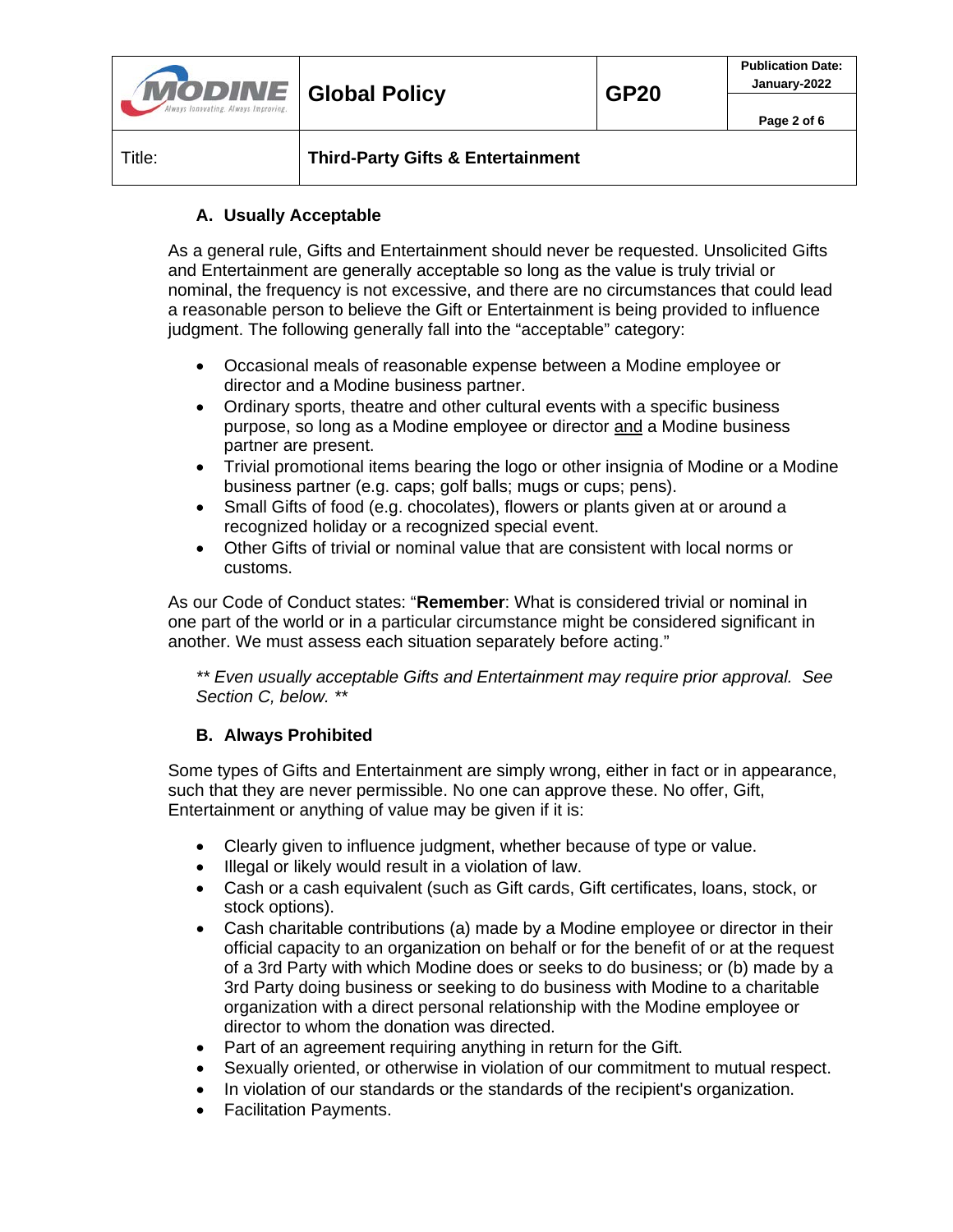| <b>MODINE</b> Global Policy<br>Always Innovating. Always Improving. | <b>GP20</b> | <b>Publication Date:</b><br>January-2022 |
|---------------------------------------------------------------------|-------------|------------------------------------------|
|                                                                     |             | Page 3 of 6                              |
|                                                                     |             |                                          |

• Not appropriately recorded or recognized from an accounting standpoint.

## **C. Prior Approval is Required**

Title: **Third-Party Gifts & Entertainment**

In addition to the above restrictions and prohibitions, prior approval is always required before giving or receiving the following:

- Any Gifts with a value exceeding \$50 or the local currency equivalent in a 12 month period.
- Any Entertainment that is of unusual or large expense or frequency, including any Entertainment offered to a Modine employee or director that includes travel expenses (e.g. an offer to pay the recipient's travel expenses to attend an event in another location).
- Any travel-related expenses provided by a Modine employee or director for a non-Modine party (including day trips away from the office and weekend travel), unless Modine is contractually obligated to reimburse the non-Modine party for such expenses.
- Any Gift or Entertainment provided by an organization (other than trivial promotional items bearing the logo or other insignia of that organization) while bidding or contract negotiations are pending that relate to that organization.

All Modine employees should seek approval from their immediate supervisor, so long as that person is not also involved in the giving or receiving of the Gift or Entertainment, in which case that employee must move up one level of supervision as appropriate. All directors should seek approval from the Board Chair or Lead Director or, in the case of the Board Chair or Lead Director, from the CEO.

## **D. Government Officials**

There are special rules that apply to dealing with governmental officials. These are likely to be more restrictive than the general guidance in this Policy, so you should contact the Legal Department for guidance before considering any Gifts to or Entertainment of any governmental officials.

## **E. Returning Gifts**

All Modine employees and directors are to advise anyone that offers or provides a Gift or Entertainment that is inconsistent with this Policy (a) that he/she cannot accept it; and (b) that he/she expects that business partner to comply with this Policy in the future. Gifts received without prior notice that are inconsistent with this Policy are to be politely returned with an explanation that our standards do not permit us to accept such Gifts. When returning such a Gift is not feasible due to expense or other factors, it should be anonymously donated to a charity of Modine's choosing, with a notice to the provider of this action taken. If the Gift cannot be donated due to its nature (e.g. food items; flowers; plants), the Gift should be accepted on behalf of the specific Modine location at issue, not the individual, and shared broadly among employees in the office to the extent possible.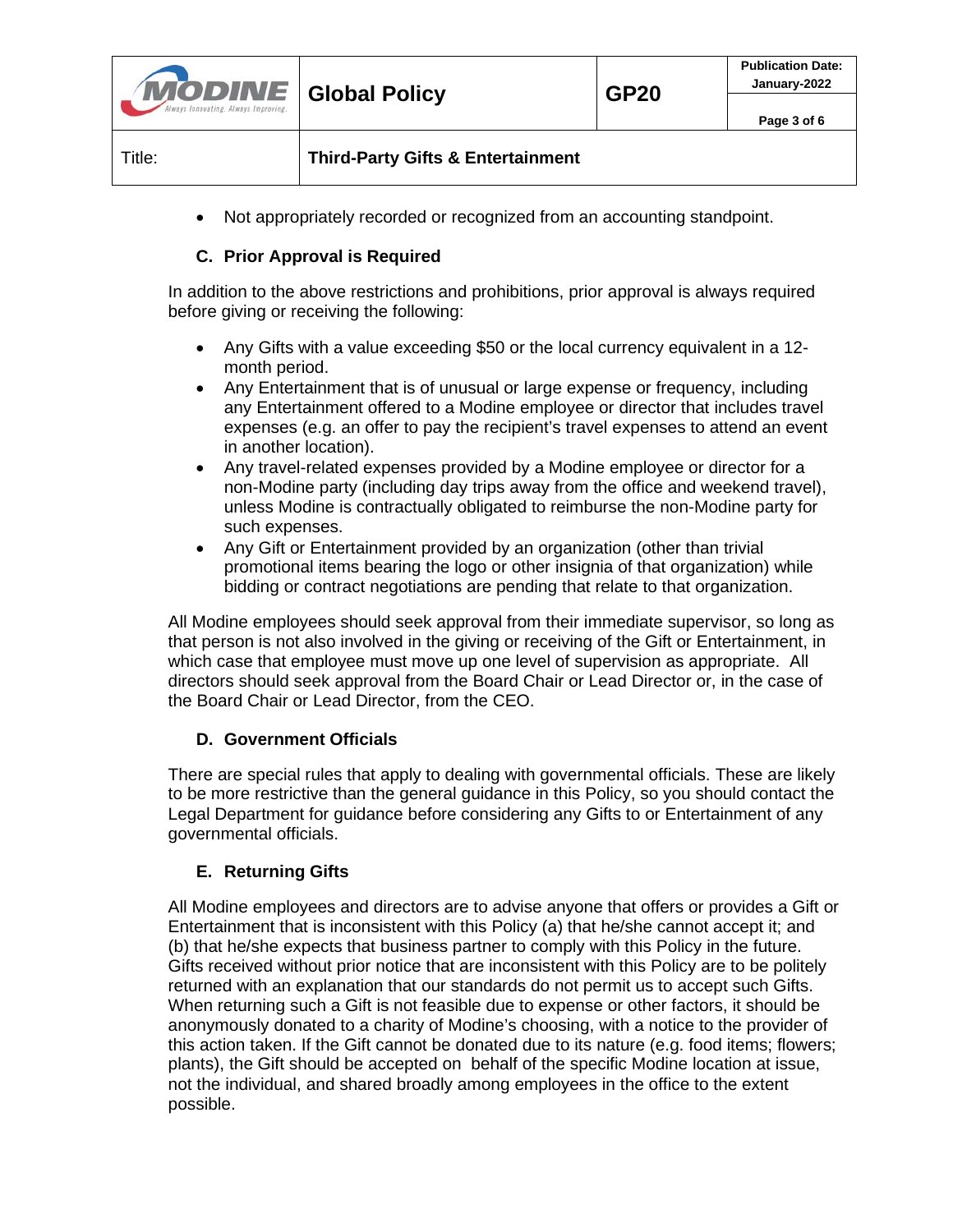| <b>MODINE</b> Global Policy          |                                              | <b>GP20</b> | <b>Publication Date:</b><br>January-2022 |
|--------------------------------------|----------------------------------------------|-------------|------------------------------------------|
| Always Innovating, Always Improving, |                                              |             | Page 4 of 6                              |
| Title:                               | <b>Third-Party Gifts &amp; Entertainment</b> |             |                                          |

# **F. Records**

As with any other expenses, the costs of Gifts and Entertainment Modine provides must be appropriately recorded or recognized from an accounting standpoint, which includes accurately classifying and characterizing the nature of the expense.

# **G. Quick Tips**

Here are some helpful tips when considering whether to accept a Gift:

- Cash Gifts are never appropriate
- Don't accept a Gift if it could cause you to feel an obligation toward the Gift giver
- Don't accept a Gift from a vendor if it may give the vendor, other suppliers or subcontractors the impression that they must provide similar Gifts or favors in order to obtain Modine's business
- Don't justify accepting a Gift by arguing, "Everybody else does it," "I deserve it," or "No one will ever find out."

## **V. FREQUENTLY ASKED QUESTIONS**

#### **Q: Is it ever OK to accept a Gift or Business Courtesy from a customer?**

A: You should never say or do anything to suggest that Gifts are necessary. However, in some cases, routine Business Courtesies may be appropriate to accept – if such Business Courtesies are consistent with this Policy.

## **Q: A customer with whom I have been working closely recently presented me with \$300 gift card and a plaque for outstanding service. Can I keep it?**

A: Thank the customer and keep the plaque. However, since it is against this Policy to accept cash, or cash equivalents (including gift cards) you should return the gift card with a polite note of thanks and a brief explanation of this Policy.

### **Q: I received an expensive basket of fruit from a supplier as a holiday present. I did not solicit the Gift. What should I do?**

A: Inform your supervisor that the Gift was received. Where it is impractical to return the Gift, it should be shared with others in the work area, or it can be given to a charitable organization.

### **Q: Is it allowable to ask suppliers to provide small gifts or promotional items bearing the logo or other insignia of Modine or a Modine business partner (e.g. caps; golf balls; mugs or cups; pens) for Modine events or employee appreciation or recognition?**

A: No. You should never ask or solicit gifts from Modine business partners because it could appear as if the partner is obligated or will be viewed more favorably for doing so.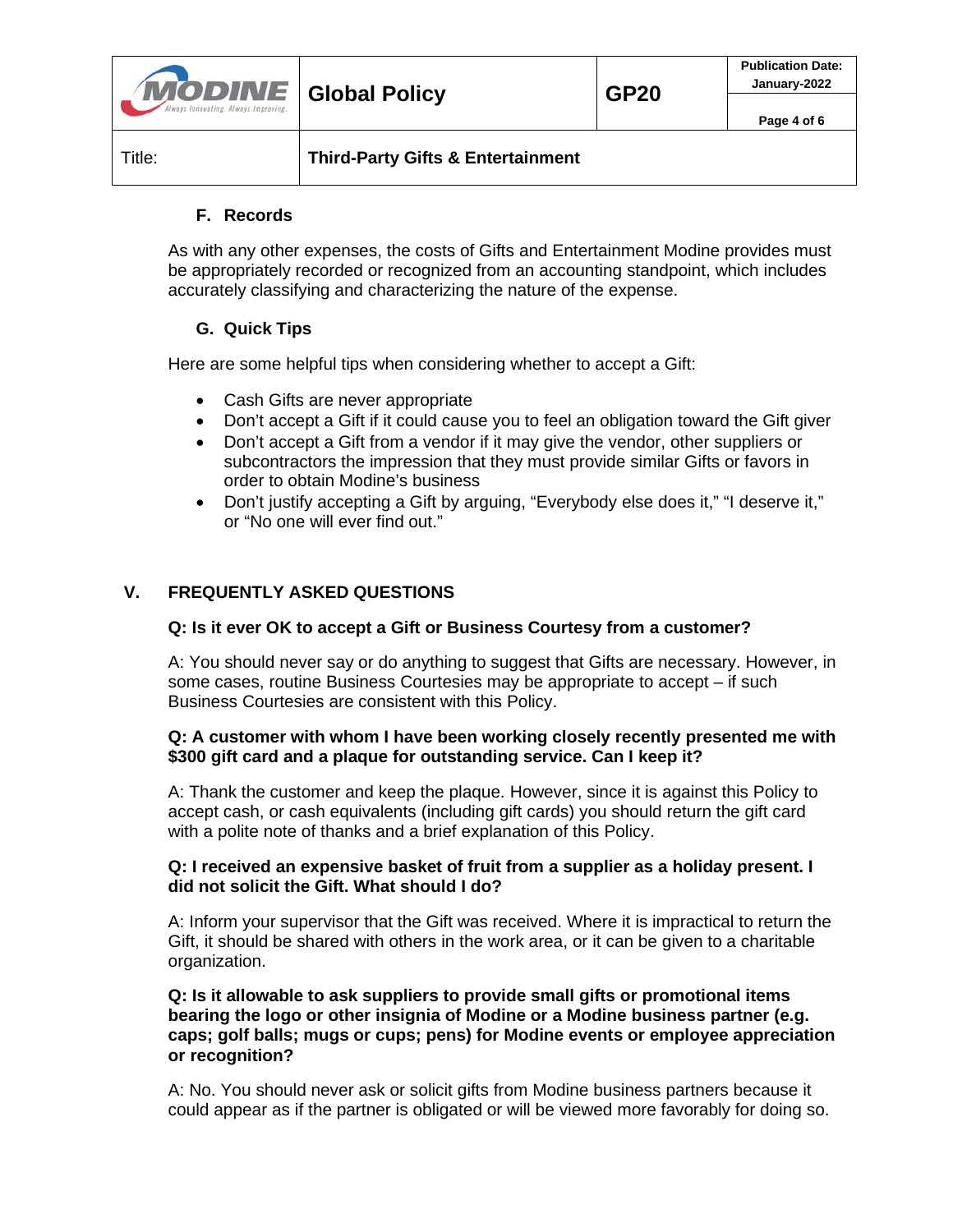| <b>MODINE</b> Global Policy<br>Ilways Innovating. Always Improving. |                                              | <b>GP20</b> | <b>Publication Date:</b><br>January-2022<br>Page 5 of 6 |
|---------------------------------------------------------------------|----------------------------------------------|-------------|---------------------------------------------------------|
| Title:                                                              | <b>Third-Party Gifts &amp; Entertainment</b> |             |                                                         |

However, as noted in the policy, you may accept trivial promotional items or other Gifts of trivial or nominal value so long as the frequency is not excessive, and there are no circumstances that could lead a reasonable person to believe the Gift or Entertainment is being provided to influence judgment.

## **Q: Is it allowable to buy a drink for a supplier representative after a meeting at the end of the day?**

A: Yes, if it is after business hours and no other laws, company policies or behavioral standards are violated (e.g. excessive consumption of alcohol charged to Modine; intoxication while participating in company business; drinking alcohol and returning to work or driving under the influence of alcohol).

#### **Q: I have access to some tennis tournament tickets that I know a customer's representative/employee would appreciate, but I think it is against her company's policy for her to accept them. If she doesn't care about the policy, can I give her the tickets?**

A: No. If you know that giving a Gift will violate the policy of the recipient's company, you may not give the Gift. Just as we want others to respect our standards, we will respect theirs.

### **Q: I have been asked to pay a small "gratuity" in order to help secure some business for Modine. Is that OK?**

A: A "gratuity" is similar to a Facilitation Payment - it's given beyond the provider's obligation, in return for, or in anticipation of, some service courtesy. A gratuity, unlike a Gift, is given or received expecting to get something, such as business or favors, in return. You cannot give or receive cash or other gratuities in connection with the negotiation or transaction of company business. However, payment of fees for expedited services that are included in a schedule *and* available to all, is not prohibited by this policy.

#### **Q: I receive a holiday card from an existing supplier containing instructions to use a website to designate a charity to receive a contribution of \$100 from the supplier. May I designate such a charity?**

A: Two factors to consider: (1) Is the value of the contribution likely to influence you to continue doing business with that supplier? If so, you should thank the supplier, but politely and firmly decline. (2) If the value is not going to influence you, then what charity would you like to designate? If you have a direct, personal involvement in a charity (such as being on board or performing significant work on behalf of the charity), you may not designate that charity, as it could be viewed as a conflict of interest. However, if you select a charity with which you have no such involvement, it is likely to be OK. Please confirm with your supervisor, prior to any such designation.